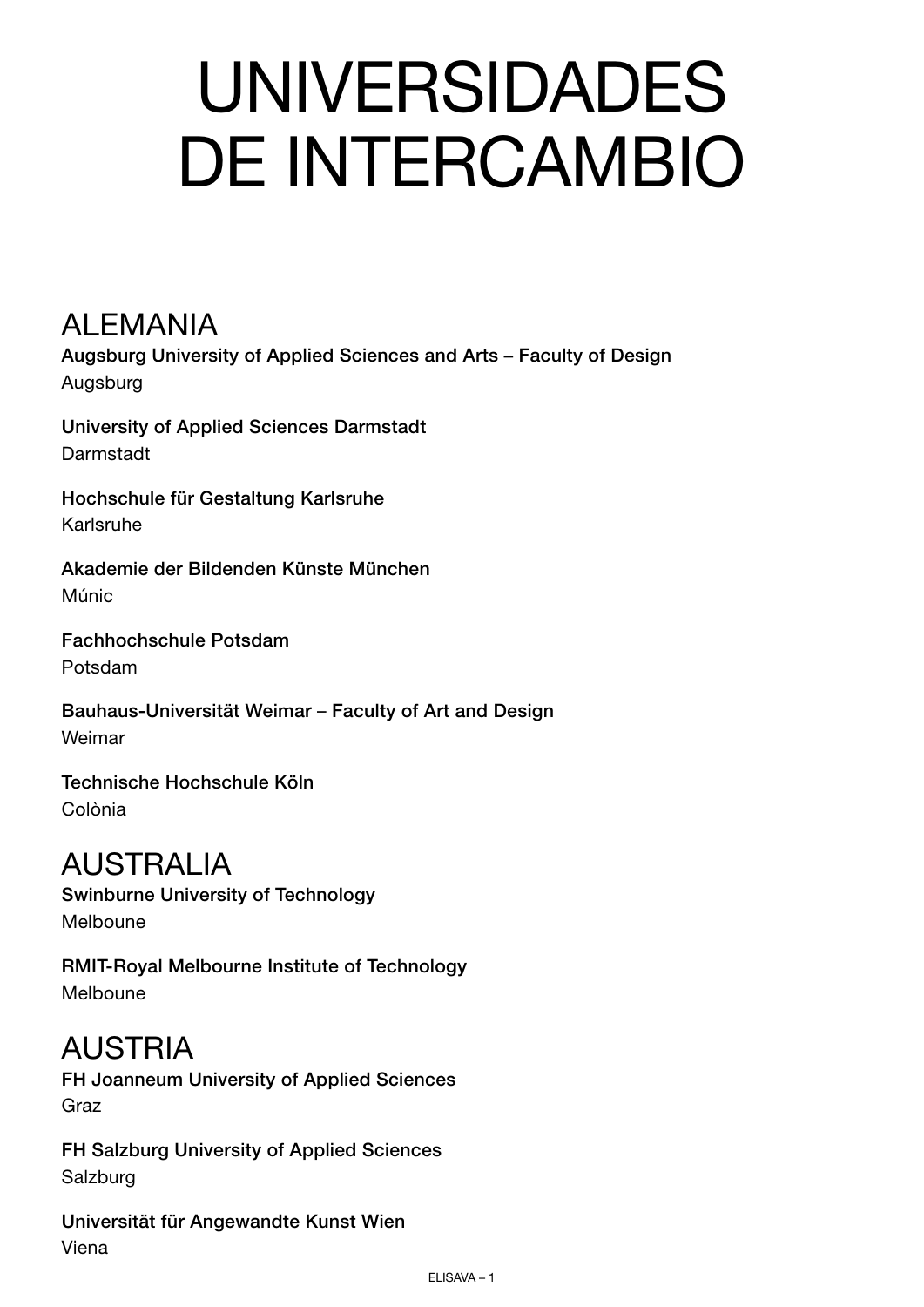# BÉLGICA

University of Antwerp-Faculty of Design Sciences (anteriormente, Artesis) Anvers

LUCA School of Arts - Interior design Bruselas / Gant

KU Leuven, Faculty of Architecture - Interior Architecture Bruselas / Gant

Thomas More Mechelen-Antwerpen (anteriormente Lessius Mechelen) Mechelen

Howest, University of Applied Sciences Kortrijk

# CANADÁ

École de Design Industriel (Faculté d'Aménagement, U. de Montréal) **Montreal** 

Kwantlen Polytechnic University Vancouver

CHILE Pontificia Universidad Católica de Chile Santiago de Chile

Universidad del Desarrollo Santiago de Chile

# COLOMBIA

Escuela Colombiana de Ingeniería Julio Garavito Bogotá

**CHINA** Tongji University Shanghai

# COSTA RICA

Universidad Veritas San José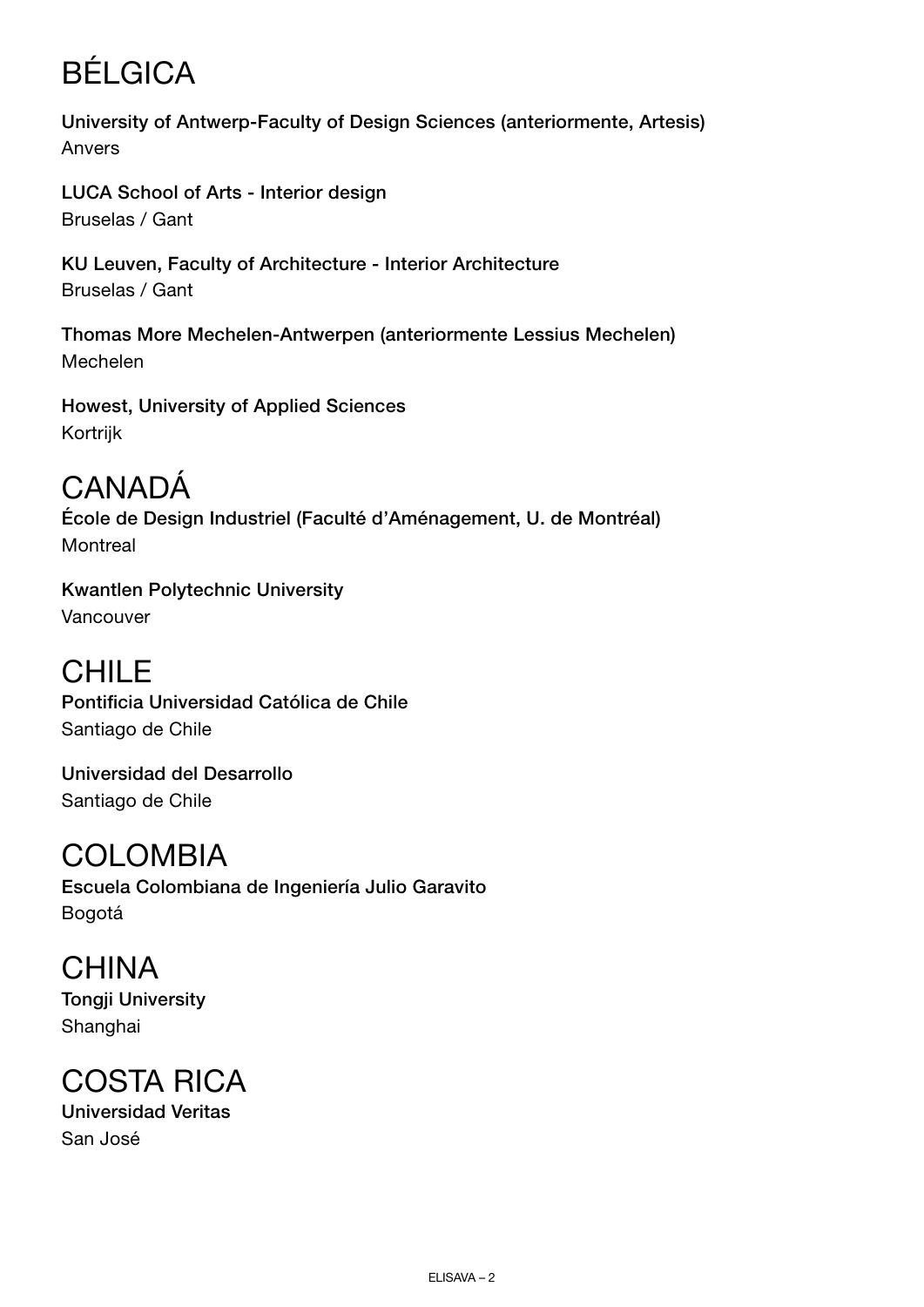# DINAMARCA

Kolding School of Design Kolding

University of Southern Denmark – SDU Kolding

# ESTÒNIA

Estonian Academy of Arts Tallin

# ECUADOR

Universidad San Francisco de Quito Quito

# ESTADOS UNIDOS

California College of Design – CCA San Francisco

Rhode Island School of Design Providence

# FINLANDIA

Aalto University – School of Arts and Creativity Hèlsinki

LAB University of Applied Sciences Lathi

Helsinki Metropolia University of Applied Sciences – Institute of Art and Design Vantaa

Seinäjoki University of Applied Sciences **Seinäioki** 

FRANCIA L'École de Design Nantes Atlantique **Nantes** 

Penninghen École de Direction Artistique et d'Architecture Intérieure Paris

École Nationale Supérieure de Création Industrielle ENSCI / Les Ateliers París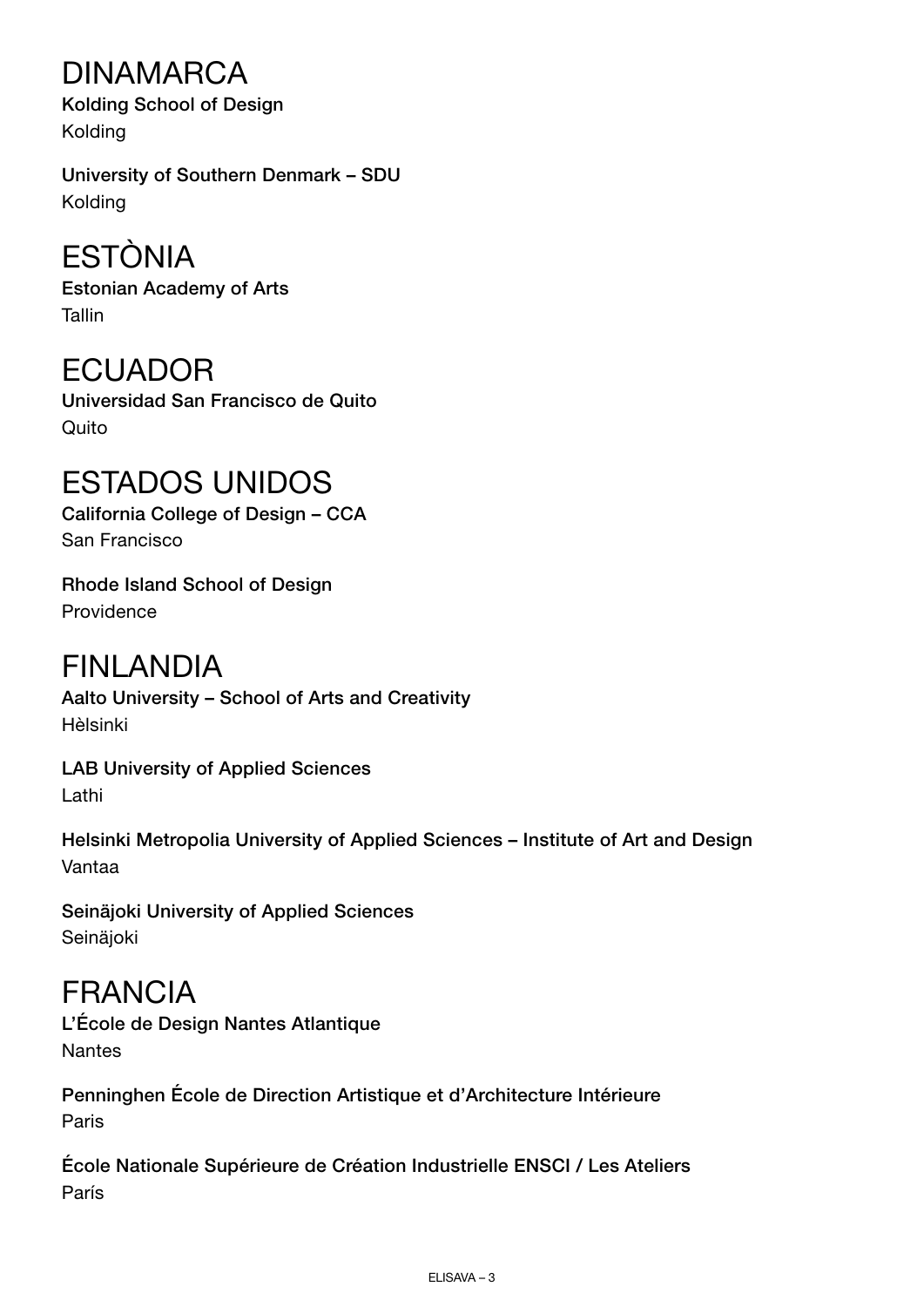Olivier de Serres - School of Art and Design – ENSAAMA París

Strate Collège Sèvres

École Supérieure d'Art et Design de Saint-Etienne Saint-Etienne

GRECIA University of the Aegean Mytilene/Syros

HUNGRÍA Moholy-Nagy University of Art and Design Budapest

IRLANDA National College of Art and Design Dublín

ISRAEL Bezalel Academy of Arts and Desing Jerusalem Jerusalem

ITALIA Istituto Superiore per le Industrie Artistiche Urbino Urbino

Free University of Bozen Bolzano - Faculty of Design and Art Bolzano

Università Degli Studi Firenze – Facoltà di Architettura di Firenze Florencia

Nuova Accademia di Belle Arti Milano (NABA) Milán

La Sapienza Roma

Politecnico di Milano – School of Design Milán

Politecnico di Torino – I Facoltà di architettura Turín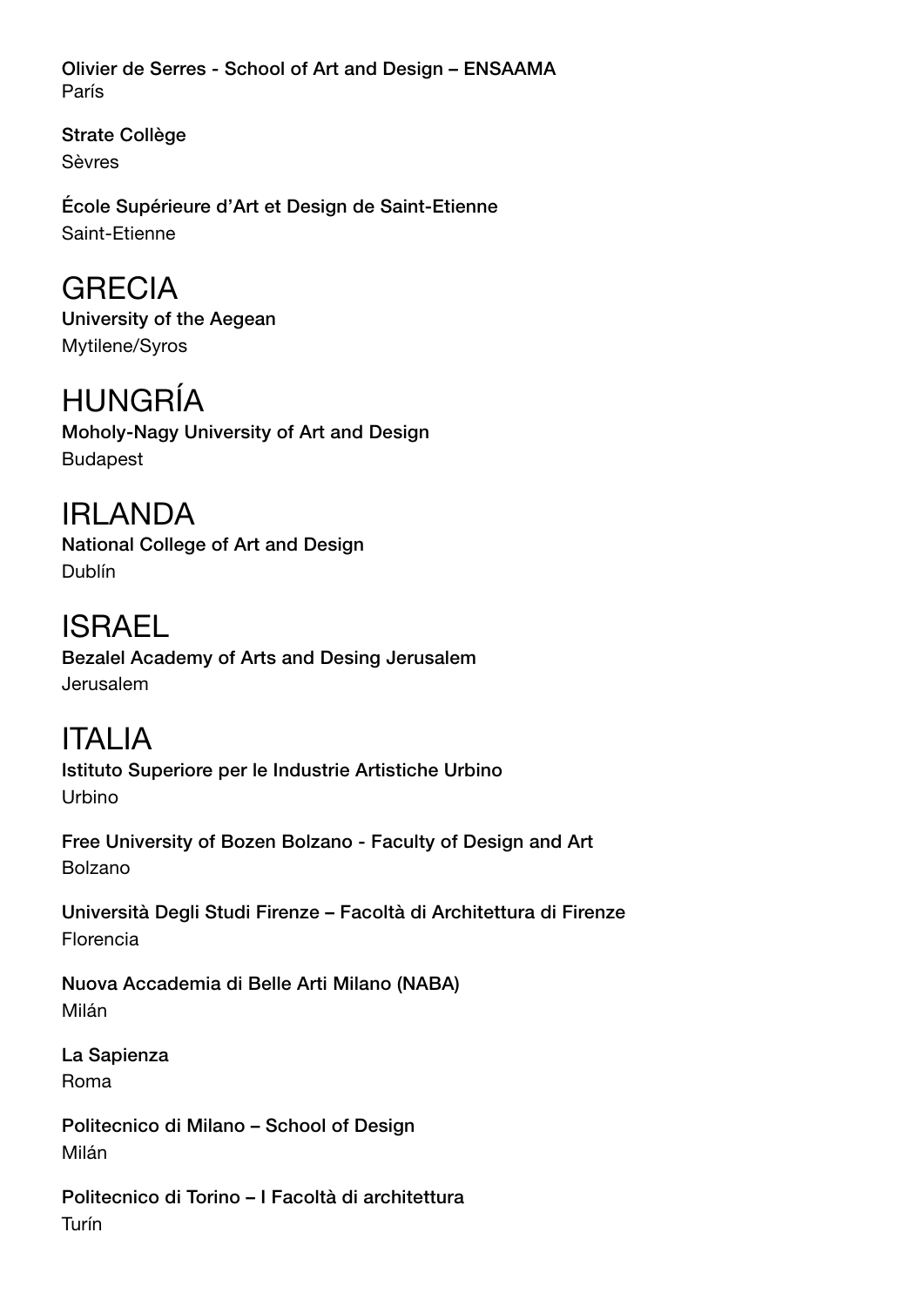MÉXICO Tecnológico De Monterrey, Campus Monterrey **Monterrey** 

Universidad de Monterrey **Monterrey** 

# NORUEGA

Kristiania University College Oslo

Norwegian University of Science and Technology NTNU Trondheim

Oslo Metropolitan University Oslo

The Oslo School of Architecture and design – AHO Oslo

# PAÍSES BAJOS

Faculty of Technology, Art and Design Delft

TU Eindhoven **Eindhoven** 

The Royal Academy of Arts KABK La Haya

Windesheim University of Applied Sciences Zwolle

#### POLONIA

Jan Matejko Academy of Fine Arts in Cracow - Faculty of Graphic Arts Cracòvia

Technical University of Lodz-Fac. of Material Technologies and Textile Design Lodz

# PORTUGAL

Instituto Superior de Educação e Ciências Lisboa

Escola Superior de Artes e Design-ESAD Porto-Matosinhos